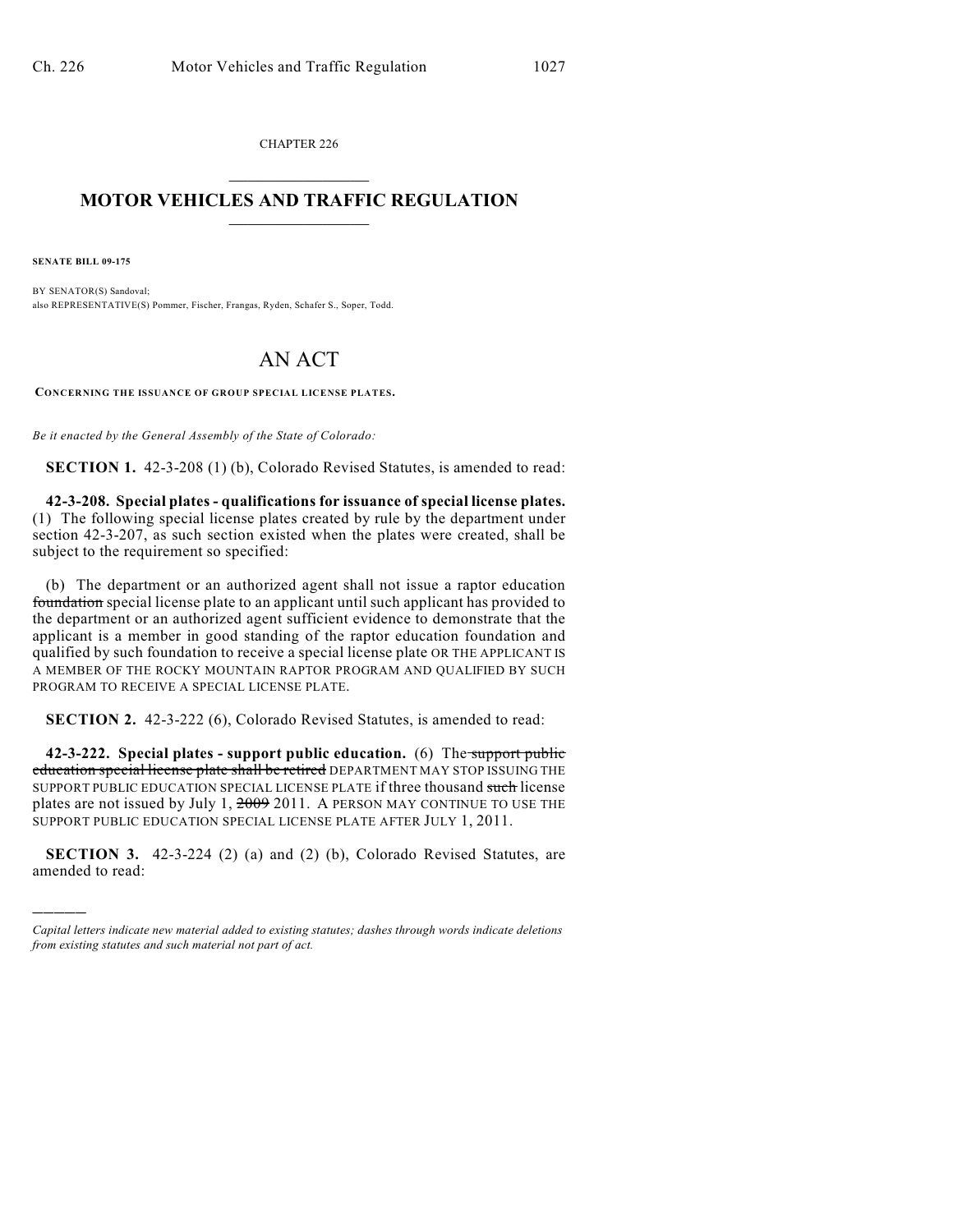**42-3-224. Special plates - Colorado "Kids First".** (2) (a) There is hereby established the Colorado "Kids First" special license plate. The department is authorized to begin issuance of such special license plate if the Rocky Mountain research and prevention institute obtains commitments for the purchase of at least three thousand special license plates and provides to the department a list of the names and addresses of persons purchasing such plates by July 1, 2008 THE DEPARTMENT MAY STOP ISSUING THE COLORADO "KIDS FIRST" SPECIAL LICENSE PLATE IF THREE THOUSAND LICENSE PLATES ARE NOT ISSUED BY JULY 1, 2011. A PERSON MAY CONTINUE TO USE THE COLORADO "KIDS FIRST" SPECIAL LICENSE PLATE AFTER JULY 1, 2011.

(b) Effective July 1, 2009, this section is repealed if the department of revenue notifies the revisor of statutes that the Rocky Mountain research and prevention institute failed to obtain the commitments required by paragraph (a) of this subsection  $(2)$  by July 1, 2009.

**SECTION 4.** 42-3-225 (2) (b), Colorado Revised Statutes, is amended to read:

**42-3-225. Special plates - Italian-American heritage.** (2) (b) This section is repealed, effective July 1, 2009, THE DEPARTMENT MAY STOP ISSUING THE ITALIAN-AMERICAN HERITAGE SPECIAL LICENSE PLATE if at least three thousand plates are not issued by such date JULY 1, 2011. A PERSON MAY CONTINUE TO USE THE ITALIAN-AMERICAN HERITAGE SPECIAL LICENSE PLATE AFTER JULY 1, 2011.

**SECTION 5.** 42-3-226 (2) (a) and (2) (b), Colorado Revised Statutes, are amended to read:

**42-3-226. Special plates - share the road.** (2) (a) There is hereby established the share the road special license plate. The department is authorized to begin issuance of such special license plate if bicycle Colorado, inc., obtains commitments for the purchase of at least three thousand special license plates and provides to the department a list of the names and addresses of persons requesting such plates by July 1, 2009 THE DEPARTMENT MAY STOP ISSUING THE SHARE THE ROAD SPECIAL LICENSE PLATE IF THREE THOUSAND LICENSE PLATES ARE NOT ISSUED BY JULY 1, 2011. A PERSON MAY CONTINUE TO USE THE SHARE THE ROAD SPECIAL LICENSE PLATE AFTER JULY 1, 2011.

(b) Effective July 1, 2009, this section is repealed if the department of revenue notifies the revisor of statutes that bicycle Colorado, inc., failed to obtain the commitments required by paragraph (a) of this subsection (2) by July 1, 2009.

**SECTION 6.** 42-3-227 (6), Colorado Revised Statutes, is amended to read:

**42-3-227. Special plates - Colorado horse development authority.** (6) The Colorado horse development authority special license plates shall be retired DEPARTMENT MAY STOP ISSUING THE COLORADO HORSE DEVELOPMENT AUTHORITY SPECIAL LICENSE PLATE if three thousand license plates are not issued by July 1, 2010 2011. A PERSON MAY CONTINUE TO USE THE COLORADO HORSE DEVELOPMENT AUTHORITY SPECIAL LICENSE PLATE AFTER JULY 1, 2011.